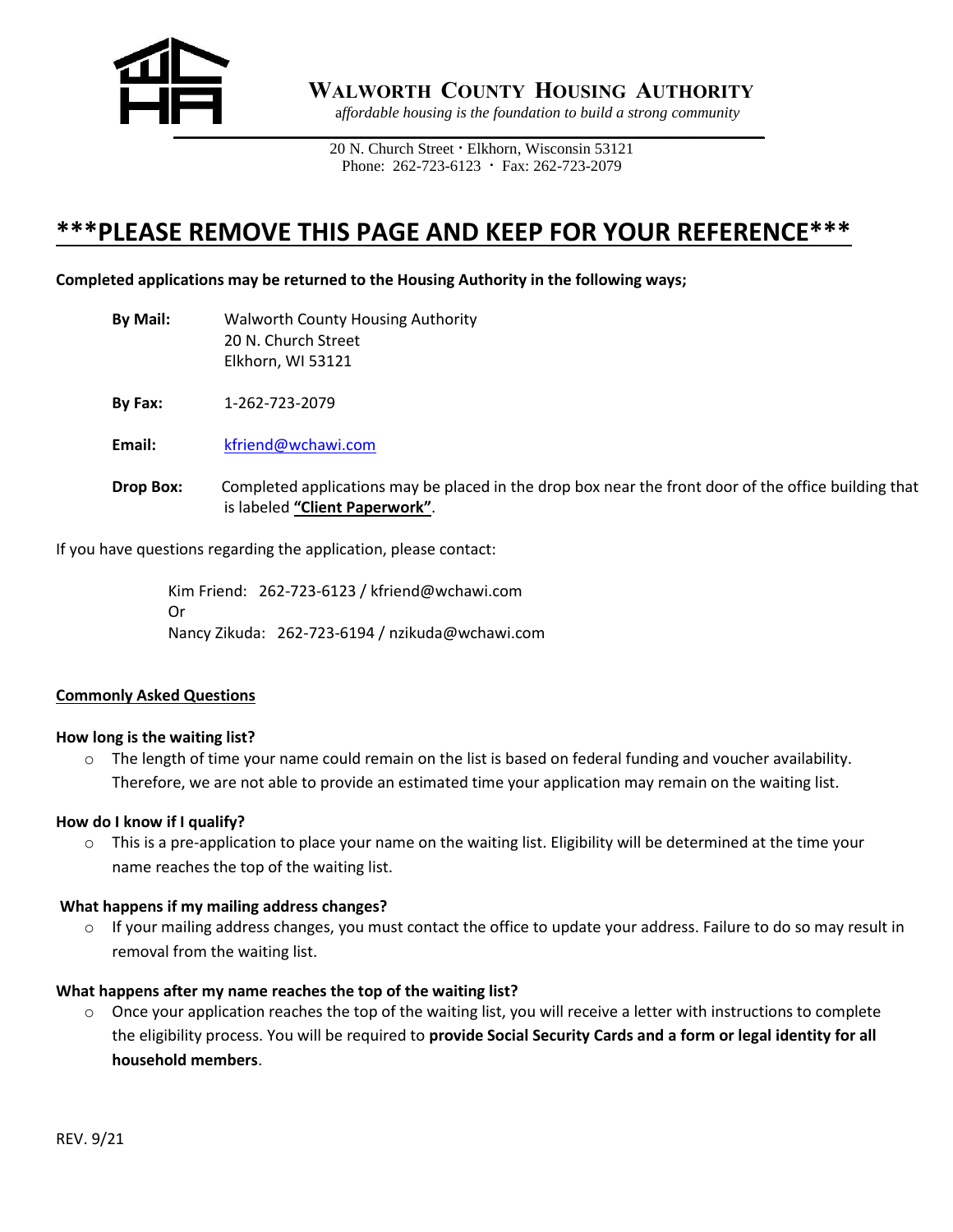### **WALWORTH COUNTY HOUSING AUTHORITY**

### **WAITING LIST PREFERENCE INFORMATION**

The Walworth County Housing Authority has established two preferences for the Section 8 Housing Choice Voucher Waiting List. Qualifying for a preference will establish the order of placement on the waiting list. All applicants for the Section 8 Waiting list will be given the opportunity to certify that they meet a preference definition.

### **Preference 1:**

The Walworth County Housing Authority has established a local **Homeless Preference**.

- The Homeless preference is defined as any individual or family, who lacks a fixed, regular, and adequate nighttime residence that meets certain, defined criteria. Defined criteria includes: living in a publicly or privately-operated shelter designated to provide temporary living arrangements, is exiting an institution where he/she has resided for 90 days or less and who resided in an emergency shelter or place not meant for human habitation immediately before entering that institution, has a primary nighttime residence that is a public or private place not meant for human habitation or is fleeing, or is attempting to flee, domestic violence; has no other residence and lacks the resources or support network to obtain permanent housing.
- **Doubling up, "couch-surfing", or anticipating homelessness is not considered as an eligible criteria to qualify for the homeless preference.**
- During the eligibility determination process, the applicant will be required to certify and provide documentation of being homeless.

### **Preference 2:**

The Walworth County Housing Authority has established a federal **Displacement Preference**.

- The Displacement Preference is defined as any individual or family that has been involuntarily displaced, through no fault of their own, by natural disaster or government action.
- During the eligibility determination, the applicant will be required to certify and provide documentation of meeting the Displacement Preference.

**If you would like to request your application be considered for either Preference listed above, please review, complete and sign the Preference Request Form attached with this application.**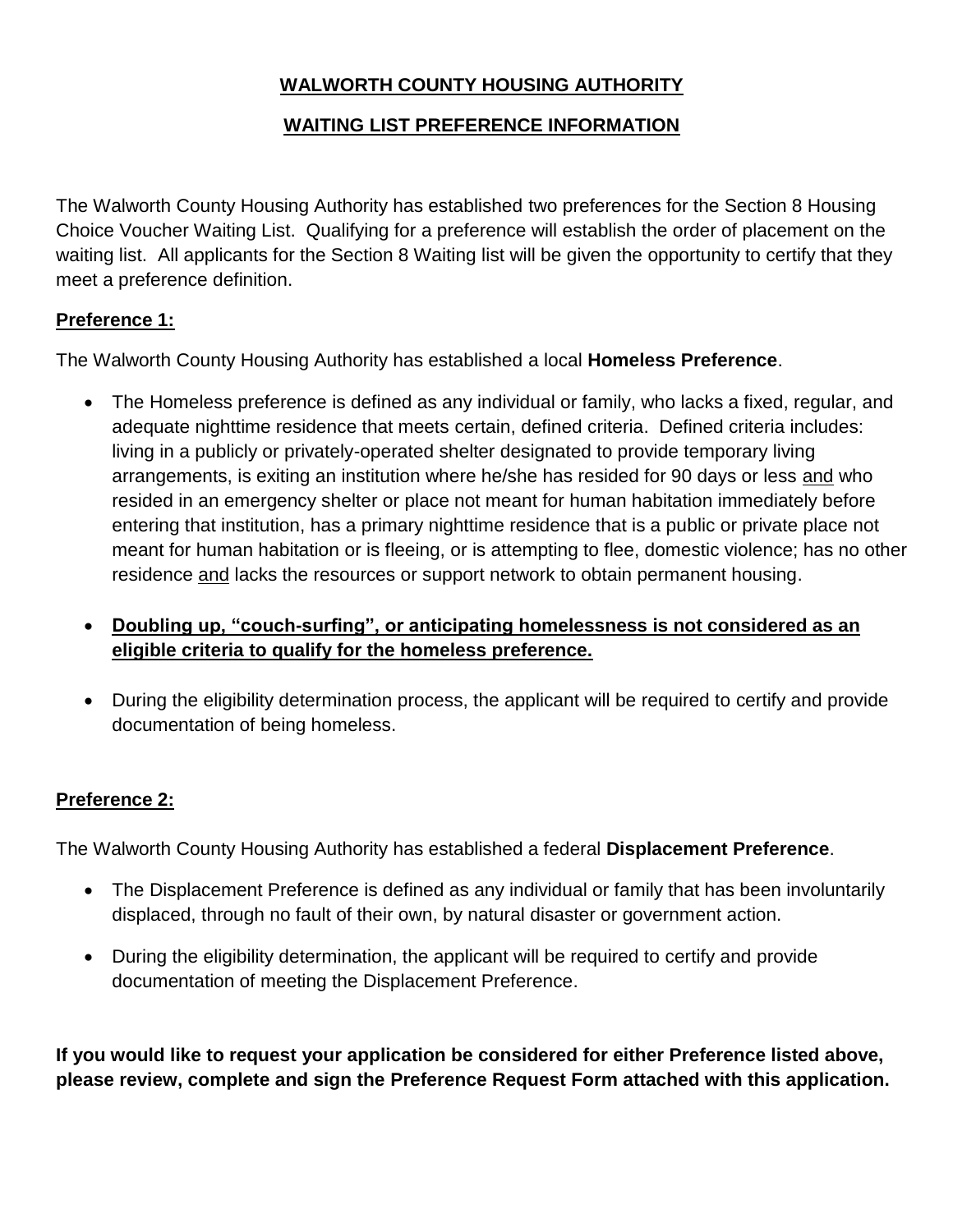

 **WALWORTH COUNTY HOUSING AUTHORITY**

a*ffordable housing is the foundation to build a strong community*

20 N. Church Street **·** Elkhorn, Wisconsin 53121 Phone: 262-723-6123 **·** Fax: 262-723-2079

### **HOUSING CHOICE VOUCHER PROGRAM PRE-APPLICATION**

# 1. **HEAD OF HOUSEHOLD (PLEASE PRINT)** First Name **Example 20 All 20 All 20 All 20 All 20 All 20 All 20 All 20 All 20 All 20 All 20 All 20 All 20 All 20 All 20 All 20 All 20 All 20 All 20 All 20 All 20 All 20 All 20 All 20 All 20 All 20 All 20 All 20 All 20 All** Date of Birth\_\_\_\_\_\_\_\_\_\_\_\_\_\_\_\_\_\_\_\_\_\_\_\_\_\_ Social Security # \_\_\_\_\_\_\_\_\_\_\_\_\_\_\_\_\_\_\_\_\_\_\_\_\_\_\_\_\_\_\_\_\_\_\_\_\_\_ **APPLICATIONS MUST HAVE A MAILING ADDRESS AND A PHYSICAL ADDRESS LISTED** Address where you will receive your mail: Physical Address **notify and a** same as mailing  $\_$  , and the set of the set of the set of the set of the set of the set of the set of the set of the set of the set of the set of the set of the set of the set of the set of the set of the set of the set of the set of th \_\_\_\_\_\_\_\_\_\_\_\_\_\_\_\_\_\_\_\_\_\_\_\_\_\_\_\_\_\_\_\_\_\_\_\_\_\_\_\_\_\_\_ \_\_\_\_\_\_\_\_\_\_\_\_\_\_\_\_\_\_\_\_\_\_\_\_\_\_\_\_\_\_\_\_\_\_\_\_\_\_\_\_\_\_\_ City, State, Zip City, State, Zip **\*NOTICE: You are required to notify the Walworth County Housing Authority of any change of address. If we cannot contact you by mail, your name will be removed from the waiting list and you will have to reapply.**  $\overline{a}$ Telephone Number \_\_\_\_\_\_\_\_\_\_\_\_\_\_\_\_\_\_\_\_\_\_\_\_\_\_\_\_\_\_\_\_\_\_\_\_\_\_\_\_\_\_\_\_\_\_\_\_\_\_\_\_\_\_\_\_\_ Email **Email and the complete of the complete of the complete of the complete of the complete of the complete** 2. **HOW MANY PEOPLE WILL LIVE IN THE UNIT?** Please include yourself **TOTAL NUMBER OF ADULTS** \_\_\_\_\_\_\_\_\_\_\_ **TOTAL NUMBER OF CHILDREN** \_\_\_\_\_\_\_\_\_\_\_ 3. **TOTAL AMOUNT OF ANNUAL FAMILY INCOME**: Include income from all sources and fill in one line. Annually \$ Monthly \$ Weekly \$ 4. **FOR HUD STATISTICAL PURPOSES ONLY** Please identify your race and ethnicity by checking one box in each of the two categories below. **CHECK ONE: CHECK ONE:** Lating Month Contract Contract Contract Contract Contract Contract Contract Contract Contract Contract Contract Contract Contract Contract Contract Contract Contract Contract Contract Contract Contract Contract Contract Co Black/ African American **American and American and American and American and American and American and American** \_\_\_\_\_American Indian/Alaska native \_\_\_\_\_Asian

Native Hawaiian/ Other Pacific Islander

If you or anyone in your family is a person with disabilities, and you require a specific accommodation in order to fully utilize our programs and services, contact housing Specialist: Nancy Zikuda at 262-723-6123. Advance notice of 14 days is required in order to arrange for interpreter services.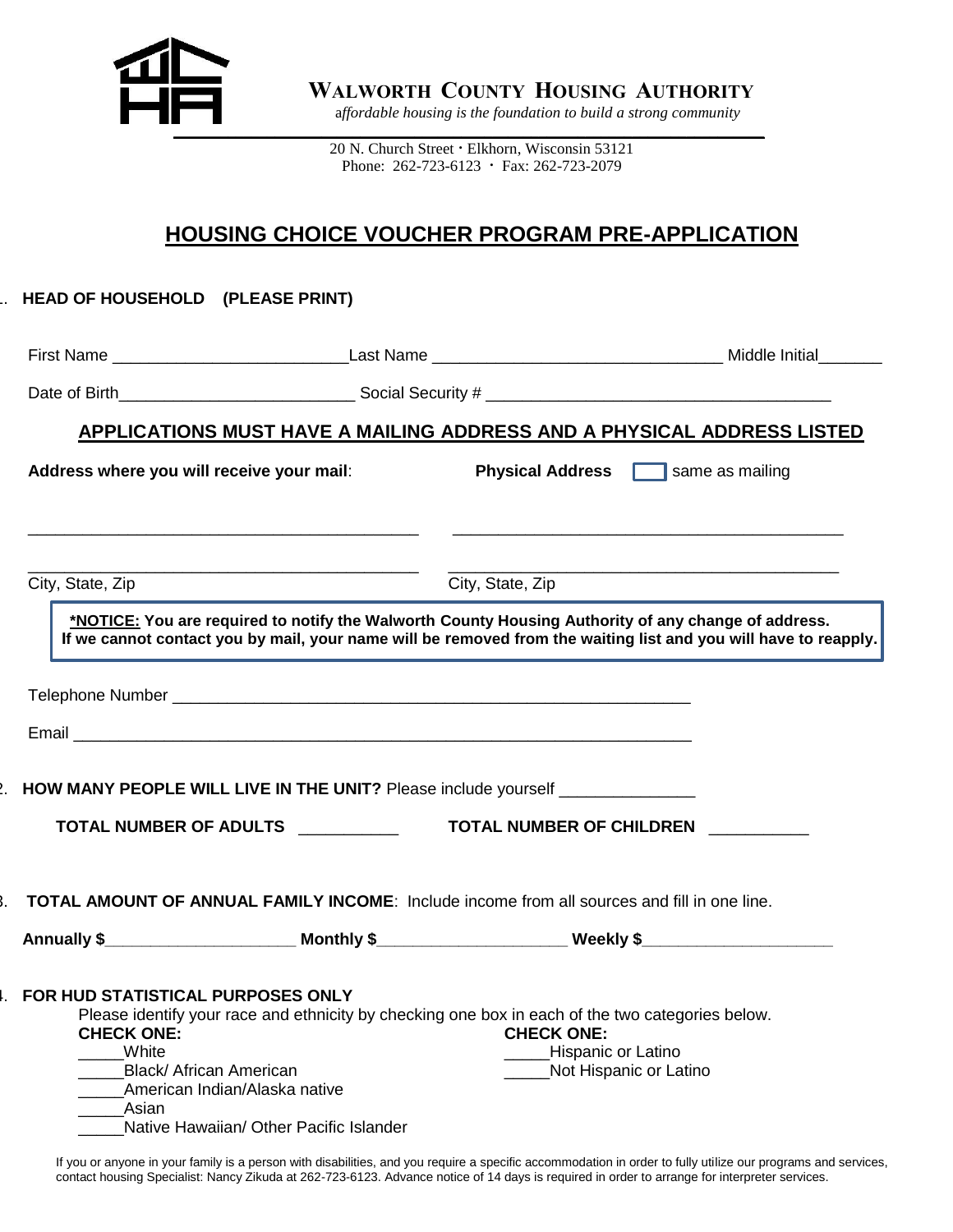### **WAITING LIST SELECTION**

The Walworth County Housing Authority offers two waiting lists for the Housing Choice Voucher Program. Below is a brief description of each waiting list. Please indicate which list you would like to be placed on. You may choose one waiting list or both.

#### Section 8 Waiting List:

This waiting list is for the Housing Choice Voucher Program and is designed to help individuals and families living on a limited income afford a private housing unit. Once an applicant is determined eligible they will receive a Voucher to begin to look for suitable housing in Walworth County. This waiting list offers a Homeless Preference and a Displacement Preference.

#### WHEDA Section 8 Waiting List:

This waiting list is for the Housing Choice Voucher Program and is designed to help individuals and families living on a limited income afford a private housing unit. Once an applicant is determined eligible they will receive a Voucher to begin to look for suitable housing in Walworth County. The policies for this program may differ from the Section 8 Waiting List. This waiting list does not offer any preference.

I would like to be placed on the:

Section 8 Waiting List

\_\_\_\_\_\_\_ WHEDA Section 8 Waiting List

### **APPLICATION CERTIFICATION**

I certify that the information given to the Walworth County Housing Authority on this pre-application is accurate and complete to the best of my knowledge and belief. I understand that false statements of information are punishable under Federal Law. I also understand that false statements of information are grounds for denial or termination of housing assistance.

WARNING! Title 18, Section 1001 of the United States Code, states that a person is guilty of a felony for knowingly and willingly making false or fraudulent statements to any department of the United States.

I do hereby swear and attest that all the information provided on my application about myself and my household is true and correct.

I declare under penalty of perjury under the laws of the United States of America and the State of Wisconsin that the information contained in this statement of facts is true, correct and complete.

\_\_\_\_\_\_\_\_\_\_\_\_\_\_\_\_\_\_\_\_\_\_\_\_\_\_\_\_\_\_\_\_\_\_\_\_\_\_\_\_\_\_\_\_\_\_\_\_\_\_\_\_\_\_\_\_\_\_\_\_\_\_\_\_\_\_\_\_\_\_\_\_\_\_\_\_\_\_

Please sign:

Signature of Head of Household **Date** Date Date **Date** 

Rev. 9/21